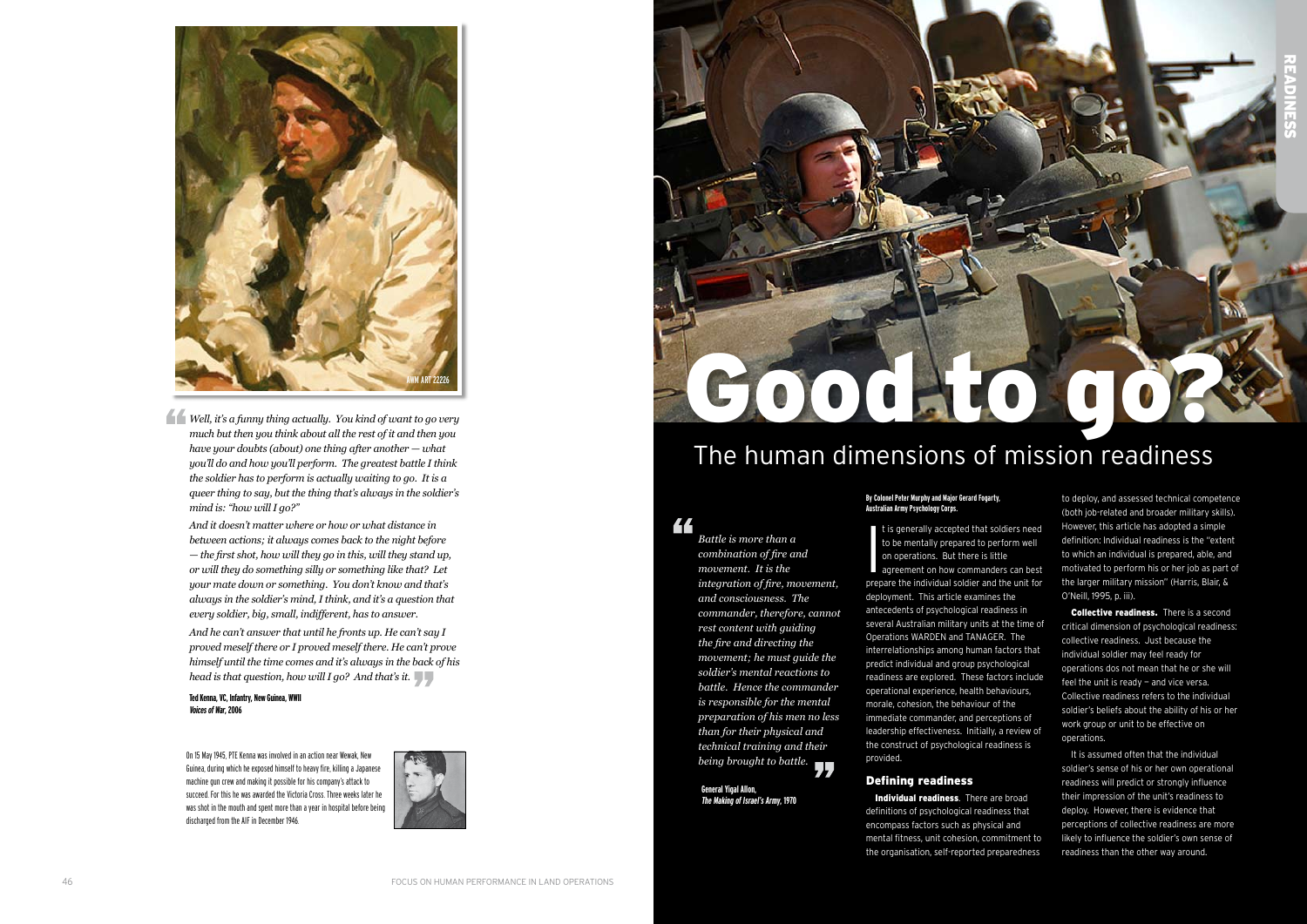Airborne Regiment in Somalia is compelling reading (Winslow, 1997).

### **Command Lesson 3:**

An inaccurate understanding of unit climate factors such as psychological readiness for operations can result in unexpected and adverse mission outcomes.

### Modelling readiness

An early model of military readiness from the Canadian Forces (Wild, 1988) postulated that the human components of operational readiness rested on several psychological components, including confidence, proficiency (achieved through training and experience), and understanding of and motivation toward combat missions.

- 1. demonstrated care for subordinates by superiors,
- 2. the fostering of trust and other emotional bonds across ranks to enhance cohesion, and
- 3. the empowerment of subordinates in order to nurture initiative when confronted with the unexpected or novel challenges which commonly occur during the 'fog of war' (i.e., the uncertainty typically surrounding the conduct of actual operations).
- The military literature suggests that the priorities, values and behaviour of

Each of these components was presumed to be influenced by aspects of leadership, such as leadership behaviours, perceptions of leadership competence, and perceptions of genuine concern by leaders for personnel under their command. The model provided a means to predict operational effectiveness using individual- and group-level factors (see **Figure 1**).

### Fostering readiness

Bartone and Kirkland (1991) distilled three themes from the literature regarding command approaches to promoting psychological readiness. These themes were:

commanders have a strong influence on the psychological readiness of subordinates. Outcomes from leadership studies in the civilian sector have suggested that proximal leadership (the commander immediately above in the chain of command) is normally the most important influence on subordinate behaviour.

However, in the context of the military, the most influential level of leadership in relation to readiness perceptions does not appear to have been consistently identified. It seems that in certain circumstances, senior leadership can be just as — or more influential.

## Readiness and effectiveness

The premise that psychological readiness is important to operational effectiveness was examined by Kirkland, Bartone and Marlowe (1993). In their study, leader behaviour was considered an expression of command priorities. Leader behaviour was postulated to have the potential to affect the self-esteem and commitment of subordinates by promoting a positive psychological climate of trust and concern. The overall impact of such responses to command was presumed to constitute the

elements of psychological readiness and other human factors within a unit. Psychological readiness, along with factors such as morale and cohesion, in turn, would impact on military performance. A flowchart of these postulated relationships is shown in **Figure 2**.

### Readiness and morale

A number of studies have regarded psychological readiness as an important component of morale. Shamir et al. (2000) believed that the individual soldier's sense of combat readiness was based on his or her beliefs about the ability of the group or unit to be effective on operations.



and Subordinate **Increased** Increased priorities behaviour perceptions subordinate psychological que self-esteem, and the caring of a caring, self-esteem, and the carriers, readiness, es and trusting organisational morale and leader commitment cohesion



# Repressed<br>Readings

If the soldier held strong and positive beliefs about his team or unit's operational effectiveness, this presumably would influence their attitudes and behaviour; including how much effort is put into group tasks and the degree of persistence that occurs when group efforts do not deliver expected outcomes. Most definitions of morale contain these specific behaviours (ie., effort (motivation) and persistence (commitment) to group goals).

### Figure 2. Flowchart of the relationship between command priorities and human dimensions outcomes in subordinates. (Adapted from Kirkland, Bartone and Marlowe (1993))

If soldiers are convinced that their team or unit would perform well on operations, this appears to bolster their own sense of readiness, increase how much effort is put into group tasks, and augment the degree of persistence when group efforts do not deliver expected outcomes.

# **Command Lesson 1:** A sense of collective readiness in the

team or unit is likely to promote higher levels of individual readiness.

In an Israeli Defence Force study (Shamir, Brainin, Zakay, & Popper, 2000), beliefs about collective readiness in combat units were examined. Out of a range of variables (soldier experience levels, leader tenure in the current unit, leader confidence in the unit, soldier confidence in leadership, unit discipline levels, and identification with the unit) the strongest predictor of perceived combat readiness was identification with the unit. Unit identification has been called variously 'vertical cohesiveness', 'vertical bonding' and 'organisational cohesion', but most commonly in the military it is known as *esprit de corps*.

### **Command Lesson 2:**

There is evidence that *Esprit de Corps* is a powerful predictor of collective readiness for combat.

### Measuring readiness

Military organisations have well-established procedures for gauging the preparedness of units for deployed operations. Such readiness evaluations typically include assessments of unitlevel tactical proficiency, equipment serviceability checks, manning levels, audits of logistic stocks and supply processes, and reviews of each unit member's individual readiness status (typically medical, dental, and weapons test compliance).

Yet, despite recognition by military leaders throughout history that the human dimensions of capability are crucial to operational effectiveness, formal assessments of the psychological aspects of readiness appear to be the exception rather than the norm in today's military forces. This neglect may be explained partly by the uncertainty surrounding which factors impact upon psychological readiness and how they influence one another. In short, how do we measure psychological readiness and what best predicts it?

The importance of assessing readiness at different levels in the military was demonstrated by Shamir, Brainin, Zakay, and Popper (2000), who found that perceptions of readiness at the soldier level were only modestly correlated with perceptions at the level of instructional staff. The authors concluded that the two groups employed different standards to assess the combat readiness of units.

The danger of different perceptions of readiness operating across levels of an organisation has been tragically demonstrated by incidents of indiscipline and atrocious behaviour on the part of deployed military personnel. Donna Winslow's socio-cultural analysis of the behaviour of the Canadian

*Bert Ferres and Bill* 

*Walmsley were acutely aware that at long last they might be able to see some of the action that they had so long been hungering for. They had engaged in heavy training for nearly a year now, felt ready to handle the Germans' best punches and throw a few of their own, and they wanted it to be now. Bert, though he felt confident in his own right, knew big Bill was as game as a bull ant, and drew added strength from the fact that, if it came to it, they would be fighting shoulder to shoulder. Real soldiers — not just pretend ones who had only training without ever actually fighting.*



| Command           | Comma     |
|-------------------|-----------|
| <b>priorities</b> | behavic   |
| egarding          | to exec   |
| าuman             | prioritie |
| dimensions        |           |

**Peter Fitzsimons, Tobruk, 2006**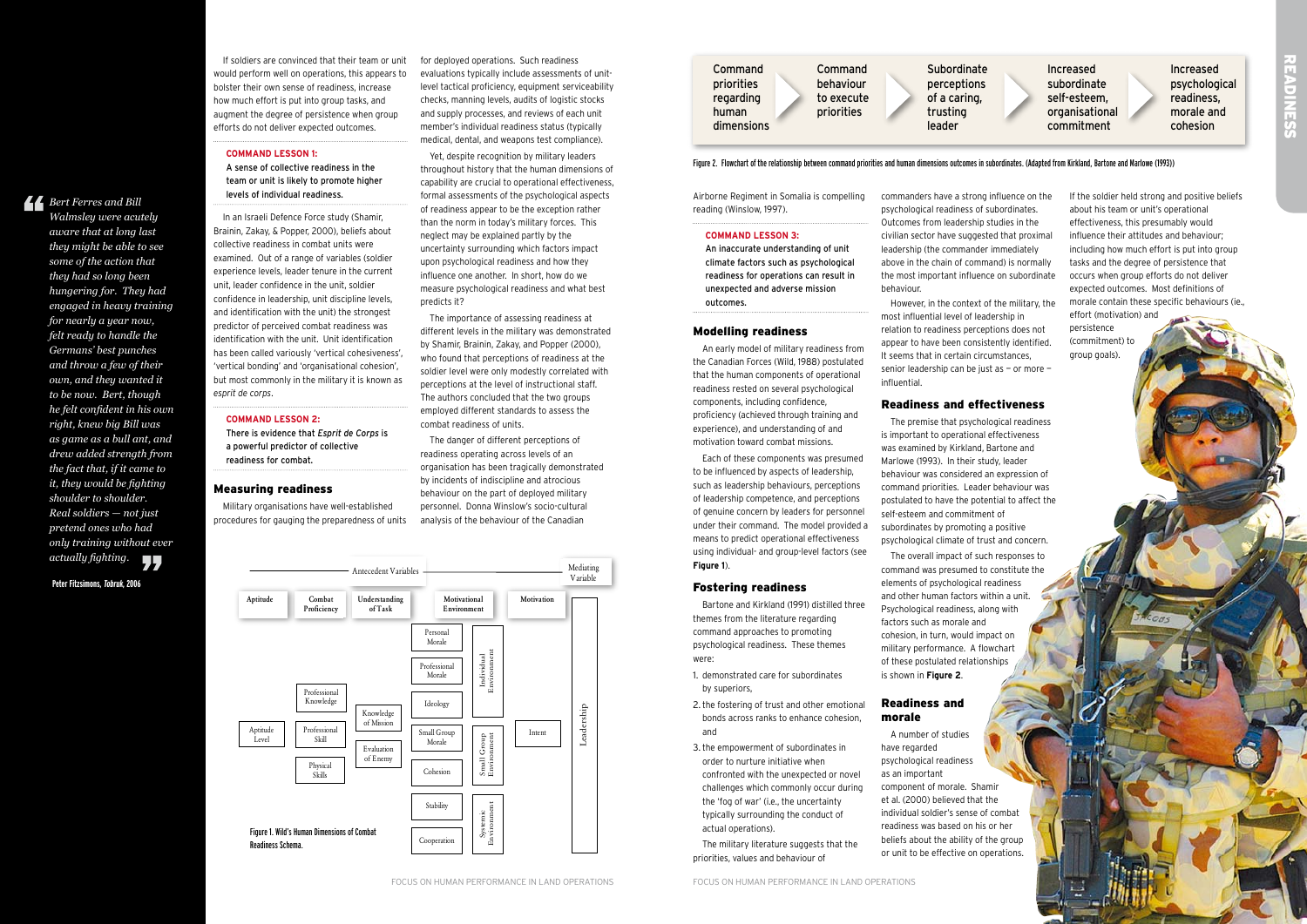Inconsistent findings exist with respect to the impact of personal/ operational tempo on outcomes such as performance, family wellbeing, and readiness. In addition, psychological readiness has been found to differ at the individual level compared to the collective level (Shamir et al., 2000).

 $.04$ 

### An Australian Army study

The results that follow are drawn from the Human Dimensions of Operations project designed and coordinated by the Defence Force Psychology Organisation. The five units represented were surveyed before or during deployment to East Timor as part of Operation WARDEN (there were three predeployment

samples and two deployed samples). These units were comprised mainly of combat arms employment categories; hence females were not proportionally represented. 'Individual Readiness' and 'Collective Readiness' were measured using multiple items drawn from a broader measure of unit climate (Murphy, 2008). The items used for these variables are contained in **Table 1**.

### Does military experience predict readiness?

Military experience did not prove to be a useful measure of individual readiness. Although Years of Service was significantly correlated with Individual Readiness (r = .127, p<.05), a subsequent regression model showed that this was of little practical significance because only a small amount (2.5 per cent) of variation in Individual Readiness scores was explained. The lack of influence of Operational Experience was probably due to the restricted response range for this variable for this sample – over 90 per cent of respondents had either no or one previous tour. We therefore refain from making inference about the role of military experience in other contexts.

### **Command Lesson 7:**

On its own, depending on the background of the sample, military experience may not be a useful predictor of individual readiness.

### Do psychological and physical health predict individual readiness?

A second research question looked at whether higher levels of self-reported

psychological and physical health would predict higher individual readiness. Four measures of psychological and physical health were examined. These were 'Medical Visits' — the number of medical visits in the preceding 6 weeks, 'Sleep hours/day' average number of hours per day of sleep over the previous seven days, number of 'Exercise sessions in the previous week', and a total scale score for self-reported 'Health Symptoms.'

In light of US findings that married soldiers reported significantly more positive experiences in their work and family lives, 'Marital Status' was also examined. Finally, in recognition of the significant body of research showing gender differences in health and wellness behaviours and health outcomes, gender was also examined. Three of these variables proved to be

significantly correlated with readiness; and the same three emerged as significant predictors in regression analyses. Most notably, lower levels of self-reported health symptoms were associated with higher individual readiness. Secondly, higher reported frequency of physical exercise predicted higher levels of readiness. Gender was also predictive, with males reporting higher levels of readiness than females (the reasons for this gender difference remain unexplained; and the small proportion of females in this predeployment sample (5.8 per cent) means this result must be regarded tentatively).

The regression analyses explained about 11 per cent of the variation in Individual Readiness scores in the two samples examined (one predeployment, one during deployment). The outcome for the

regression analysis with a predeployment sample is shown in **Figure 3**. The figures on the six pathways from the health-related variables at left to the predicted variable of individual readiness at right show the strength of the relationship (which can range from –1.0 to + 1.0), with boldface font indicating a statistically significant relationship. The curved paths on the left between the health-related variables show correlation coefficients. The figure above the 'Individual readiness' variable shows the amount of explained variance.

That frequency of exercise was associated with higher individual readiness is not unexpected. Physical fitness is considered an important component of military performance. Having exercise as a part of one's daily routine may reflect the degree of commitment one has to the broad ideals of military service, and in turn, one's perceptions of readiness for operational service.

### **Command Lesson 8:**

Health-related variables, particularly health symptoms and frequency of exercise, are useful predictors of readiness at the individual level.

## Unit climate factors as predictors of individual readiness

The unit climate constructs of Morale, Cohesion, Motivation, and Proximal Leader Behaviour (i.e., the respondent's immediate leader, or next in the chain of command) were used next to predict Individual Readiness. All were significantly correlated with Individual Readiness. A regression



Kirkland, Bartone and Marlowe (1993) also featured morale in their research into psychological readiness. They examined command priorities in U.S. Army units. By comparing soldier perceptions in units distinguished by low or high command priority with respect to fostering morale, significant correlations were found with six soldier readiness variables: commitment to the company, vertical bonding, confidence in leadership, general well-being, confidence in both self and weapons, and work satisfaction.

In their study, other command priorities (combat skills, discipline, decisiveness, control, horizontal bonding (cohesion), and vertical bonding (esprit)) had almost no relationship with readiness variables. It was concluded that the fostering and maintenance of morale are associated with high scores on a number of human dimension outcomes, particularly psychological readiness.

### **Command Lesson 4:**

Units with the highest sense of readiness for operations are likely to have commanders who put a high priority on issues of subordinate morale.

### Readiness and tempo

Another approach to understanding psychological readiness was taken by Castro and Adler (2000); wherein soldier readiness to perform was posited to be associated with the **pace** or **tempo** of military operations. It was argued that a high operational tempo would lead to issues related to chronic fatigue and preclude adequate respite to enable military personnel to be adequately prepared — mentally or physically — "for some experience or action" (p. 5).

This research showed that the **context** of military activity had important implications for understanding the relationships between factors affecting psychological readiness. For instance, both training and deployment environments typically produce an increase in workload and hours of work for military personnel. While soldiers assessed during deployment reported, as a group, decreased military readiness; soldiers assessed in

training environments typically reported increased military readiness. This distinction 2001; Ramsberger & Wetzel, 1998). was subsequently explained by the high role ambiguity — "role overload" — associated with actual operations but normally absent from training scenarios (Thomas, Adler, & Castro, 2005).

Other studies have examined the impact on readiness of the **type** of military operations undertaken. For example, special forces personnel have reported decreases in readiness following non-combat duties such as embassy support. Rumsey (2002) concluded that peacekeeping duties were associated with tangible reductions in readiness for conventional operations.

Excessive time on particular tasks such as training exercises and equipment inspections has also been associated with degraded readiness (Fossen, Hanser, & Stillion, 1997). It should be noted that the construct of readiness in these studies was related to system-level factors such as disruptions to immediate work team composition, equipment wear and tear, and lack of training for certain military skills; rather than related to psychological readiness per se.

Not all studies have found that psychological readiness is impaired by factors such as operational tempo. For example, Adlerks (1998) found a neutral association between time away from garrison for training and perceptions of individual or unit readiness. More significantly, several studies have found positive associations between operational/ personal tempo and perceptions of

individual readiness (e.g., Castro & Adler,

While Castro and Adler (2001) found that sustained operational tempo can lead to an increase in operational readiness, they noted that this apparently positive outcome came at a cost — that of decreased family wellbeing. This decline in "family readiness" was presumably due to the extended absence of the Service member from home.

### **Command Lesson 5:**

High operational tempo/deployment workload have inconsistent impacts on readiness; possibly due to differences in leadership, levels of fatigue and degree of clarity about one's operational role.

### **Command Lesson 6:**

Operational readiness can be inversely related to family satisfaction — finding the balance is important because family well-being is a major retention factor.

In summary, numerous social and psychological variables have been postulated, or have been found, to predict psychological readiness. These variables include deployment appraisals and expectations, morale, cohesion, immediate leader behaviour, perceptions of leadership effectiveness, trust in leadership, commitment to the unit, esprit de corps, general well-being, level of military experience, and individual coping ability (Thompson & Pastò, 2003).

| <b>Individual Readiness</b><br><b>Factor Items</b>                                               | <b>Collective or Group</b><br><b>Readiness Factor Items</b>                                        |
|--------------------------------------------------------------------------------------------------|----------------------------------------------------------------------------------------------------|
| I am ready to perform effectively if<br>sent to war.                                             | The members of my workteam/section/<br>patrol are ready to deploy on operations<br>other than war. |
| I am ready to deal with any demand<br>or situation that may arise during<br>operational service. | My unit is ready for deployment on<br>operations other than war.                                   |
| I am prepared to risk my life for the<br>members of my workteam.                                 | The members of my workteam/section/<br>patrol are ready to go to war.                              |
|                                                                                                  | My unit is ready for its wartime role.                                                             |

Table 1. Items used to derive the Individual and Collective Readiness Factors.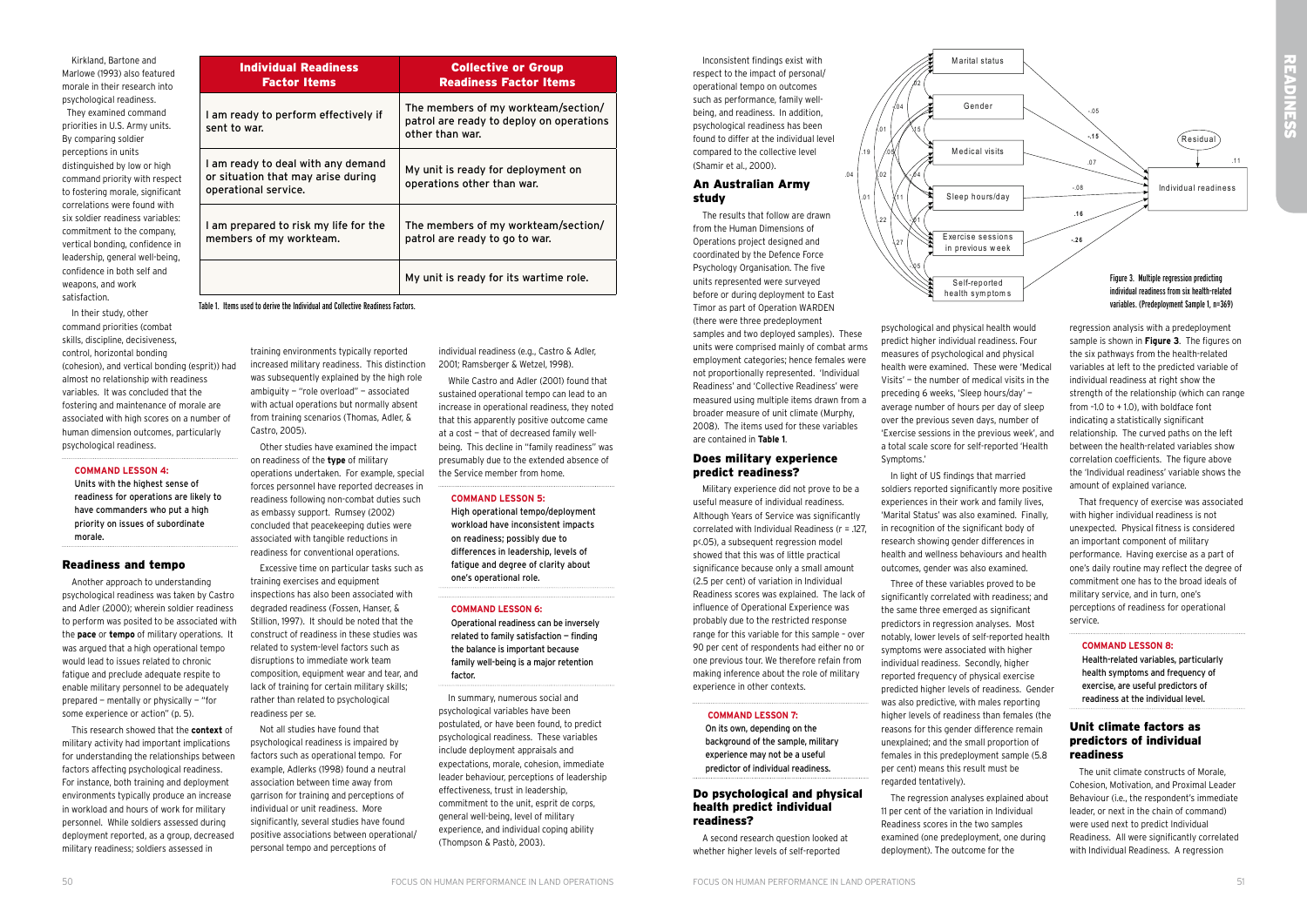including a higher order 'Unit Climate' variable designed to capture what the three human factors variables had in common.

In structural equation modelling (SEM) terms, this component is referred to as a "measurement model". The rest of the figure is called the "structural model" and is equivalent to regression where one is interested in prediction. The measurement model and the structural model can be tested separately or together, in which case good fit implies that both components are supported. We used the one-step approach. Outcomes for the modified model are shown as **Figure 5**. The statistical fit of the model was acceptable. The amount of variance in readiness scores explained by the model was a reasonable 22 per cent. This outcome provided strong support for the higher order 'Unit Climate' factor shown in **Figure 5** (the measurement model) and also for the other pathways shown (the structural model).

The model also fitted data from a deployment sample. Considerably more variance was explained in Individual Readiness (43 per cent compared with 22 per cent). For the deployment sample, the direct effect of Military Experience on Individual Readiness was not significant (p = .24) but the direct effect of the Unit Climate variable was much stronger (path coefficient .64 compared with .36 for the predeployment sample).

### Collective readiness

The influence of the same human factors on collective readiness was examined next. Because it was reasoned that the military experience and healthy behaviours variables from the preceding model would not influence perceptions of group readiness, these individual biographic variables were omitted. The higher order Unit Climate variable (derived from Morale, Cohesion and Proximal Leader Behaviour variables) was again used, and it accounted for 74 per cent of the variance in Collective Readiness — an impressive outcome. It would appear that human factors are even better predictors of perceptions of readiness of the respondent's workteam and unit.

### **Command Lesson 10:**

Unit climate (as measured by cohesion, morale and immediate leadership) is a powerful predictor of soldier perceptions of the readiness of their workteam and unit for deployment.

# Group perceptions of readiness for deployment

A final set of analyses was conducted using human factors derived from grouplevel responses to the Unit Climate Profile rather than responses from individuals. These factors were designed to measure

how military groups — such as platoons perceived the climate in their untis. The variables used were Ethos, Team Climate, Senior Leadership Effectiveness and SNCO/ WO Effectiveness. The latter two variables were intended to represent perceptions of higher-level leader effectiveness in the unit. Ethos was intended to measure organisational cohesion or Esprit de Corps. Given the presumed importance of morale to collective military performance, a morale factor was also included. A group-level measure of readiness — called 'Readiness for Deployment' — combined all items listed in **Table 1**.

The model is shown in **Figure 6**. Five samples were used in separate regression analyses. The combination of human dimensions variables explained between 48.1 and 56.6 per cent of the variation in readiness scores across the samples. There was remarkable consistency in the salience of the predictor variables. For instance, Team Climate made the strongest unique contribution in four of the five samples and was the second strongest predictor in the other sample (the one shown in **Figure 6**).

Both Ethos and SNCO/WO Leadership variables were significant predictors in all but one (predeployment) sample. Senior Leader Effectiveness and Individual Morale were less consistent predictors; significant in two samples each. It is noteworthy that



Figure 5. Model with higher order Unit Climate factor examining the influence of military experience, health behaviours, and human factors on Individual Readiness (n=363).

analysis (shown in **Figure 4**) revealed that the human factor variables explained an impressive 20.7 per cent of the variation in Individual Readiness scores. Interestingly, in the presence of the other human factors variables, Morale did not contribute significantly to explaining the variance in Individual Readiness. Such outcomes are common when the independent variables in a regression equation are themselves correlated. In practical terms, these regression results are telling us that if we could measure just three of these four variables, Motivation, Proximal Leader Behaviour, and Cohesion are the ones to use.

The same regression model was used with the two other predeployment samples and the variance explained in Individual Readiness was even better: 49.1 per cent and 32.6 per cent respectively. The pattern of relationships among the variables varied, for example, for the second predeployment sample, Motivation made the largest unique contribution towards explaining Individual Readiness, with Proximal Leadership emerging as the other significant predictor. For the third sample, Motivation and Cohesion each significantly contributed to the prediction of psychological readiness.



We can see that the relative contribution of each of the three human factors variables changed over the three samples but this "shuffling of the pack" is more a function of the instability of regression coefficients when the input variables are correlated, as they are here. The important point is that these three variables consistently predicted a substantial proportion of readiness.

### **Command Lesson 9:**

Human factors such as cohesion, motivation and immediate leadership were consistent and strong predictors of individual psychological readiness among ARA soldiers poised for deployment.

What of the role of morale? Morale did not influence readiness in any sample but this again is a function of the correlations among morale, motivation, cohesion, and proximal leadership. We know from the correlation coefficients, which are not reported here, that morale is related to readiness and that in two of the samples readiness was actually more strongly related to morale than to proximal leadership. Sometimes it is important to separate the theoretical and practical aims of research. From a theoretical point of view, our research has shown that all four of these human factors variables are related to readiness. From a practical point of view, we have shown that to predict the proportion of readiness accounted for in our analyses, you need to measure only three of them. To improve prediction, new variables must be introduced, or new techniques applied, as we will demonstrate in the remainder of this article.

### Modelling Individual Readiness

The broad constructs from the preceding analyses — military experience, health behaviours, and human dimensions factors were combined into a model that examined their influence on individual readiness. In this model, military experience comprised three items: age, operational experience, and years of service; and a health behaviours

Figure 4. Multiple regression predicting individual readiness from morale, motivation, proximal leader behaviour, and cohesion. (Predeployment Sample 1, n=369)

sessions per week, average working hours per day over the preceding week, and smoker/nonsmoker status. The Health Symptoms variable was excluded because it was considered to represent a

health *outcome* rather than a health-related *behaviour*. Examination of correlations suggested that morale and motivation appeared to be measuring the same construct, and because motivation was of secondary interest, it was removed from the model. Making use of our knowledge that the other three human factors variables were also correlated in all three samples (see comments above), we modelled this shared variance by